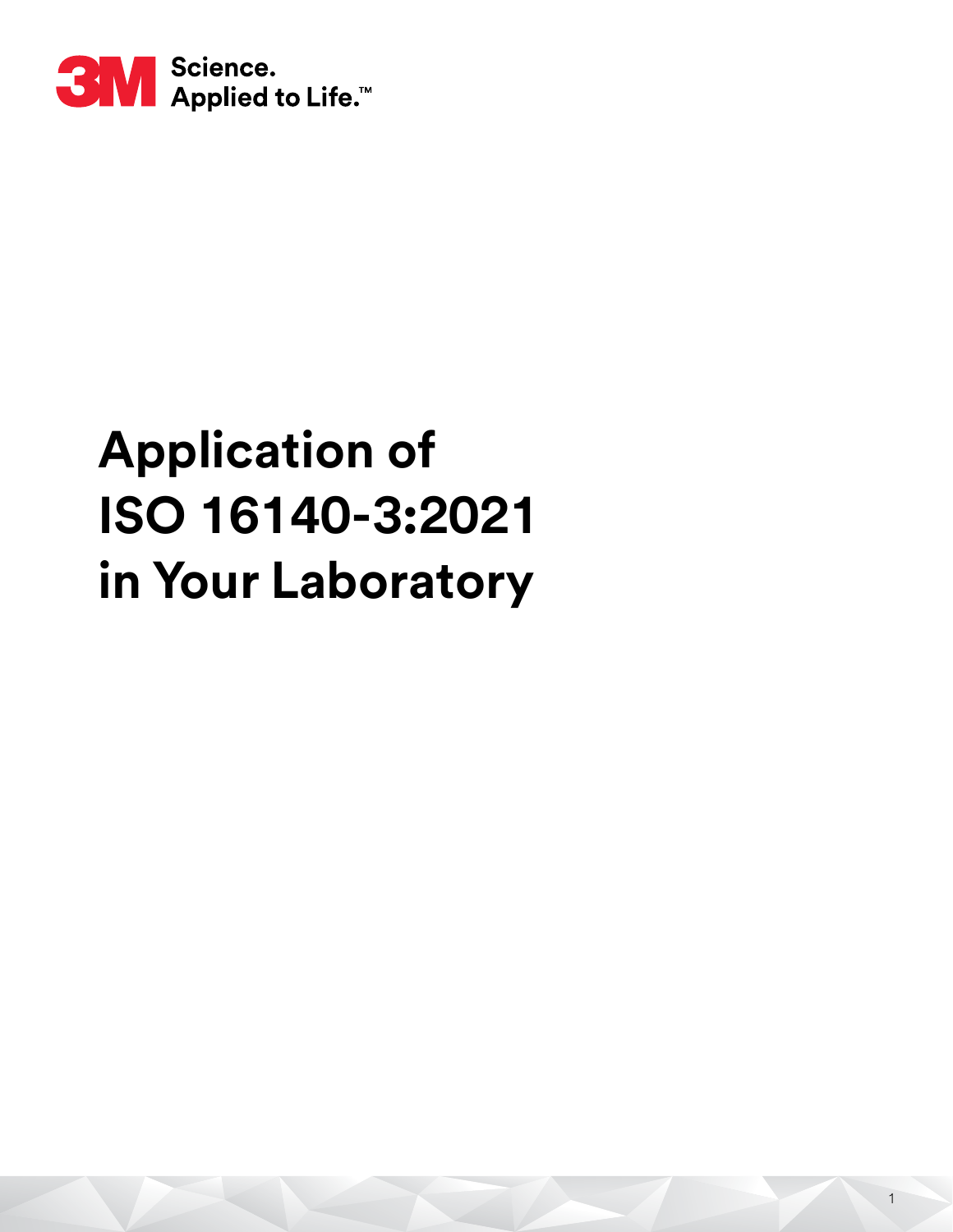# **Introduction**

Food microbiology contract laboratories are asked to test a wide array of foods and beverages. Laboratories need to ensure that the methods used to conduct testing are validated and verified for use with the specific sample types they routinely test in their laboratories.

The International Organization for Standardization (ISO) this year published a new standard focused on demonstrating user competency to perform and implement the methods used in laboratories: ISO 16140-3:2021 Microbiology of the food chain — Method validation — Part 3: Protocol for the verification of reference methods and validated alternative methods in a single laboratory.<sup>1</sup> Verification of the methods routinely used in laboratories is a requirement for laboratories accredited to ISO/IEC 17025:2017 General requirements for the competence of testing and calibration laboratories.<sup>2</sup>

This paper is a high-level overview of ISO 16140- 3:2021 regarding verification and its intent is to orient you with key concepts within the standard.

Two 3M validated methods are used as examples to apply these concepts: the 3M™ Molecular Detection Assay-2 *Salmonella* and the 3M™ Petrifilm™ Enterobacteriaceae Count Plate. This primer is an overview and is not intended to replace the use of the ISO standard to correctly implement this standard within your laboratory.

After reviewing this paper, 3M strongly recommends reviewing the following additional sources of available training to deepen understanding and application of the standard:

- 3M Webinar: Application of the ISO [16140-3:2021 Standard in Your Lab](https://www.3m.com/3M/en_US/3m-health-care-academy-us/log-in/?overrideURL=https%3A%2F%2Ffs.3m.com%2Fidp%2FstartSSO.ping%3FPartnerSpId%3Dhttps%3A%2F%2F3mhca.sumtotal.host%2FBroker%26TargetResource%3Dhttps%253A%252F%252F3mhca.sumtotal.host%252Fcore%252FpillarRedirect%253FrelyingParty%253DLM%2526url%253Dapp%25252Fmanagement%25252FLMS_CNT_LaunchCourse.aspx%25253FUserMode%25253D0%252526ActivityId%25253D6966&TARGET=https%3A%2F%2Ffs.3m.com%2Fidp%2FstartSSO.ping%3FPartnerSpId%3Dhttps%3A%2F%2F3mhca.sumtotal.host%2FBroker%26TargetResource%3Dhttps%253A%252F%252F3mhca.sumtotal.host%252Fcore%252FpillarRedirect%253FrelyingParty%253DLM%2526url%253Dapp%25252Fmanagement%25252FLMS_CNT_LaunchCourse.aspx%25253FUserMode%25253D0%252526ActivityId%25253D6966%26overrideURL%3Dhttps%253A%252F%252Ffs.3m.com%252Fidp%252FstartSSO.ping%253FPartnerSpId%253Dhttps%253A%252F%252F3mhca.sumtotal.host%252FBroker%2526TargetResource%253Dhttps%25253A%25252F%25252F3mhca.sumtotal.host%25252Fcore%25252FpillarRedirect%25253FrelyingParty%25253DLM%252526url%25253Dapp%2525252Fmanagement%2525252FLMS_CNT_LaunchCourse.aspx%2525253FUserMode%2525253D0%25252526ActivityId%2525253D6966)<sup>3</sup>
- ISO TC34/SC9 Website<sup>4</sup>, under "Supporting materials":
	- [Recording](https://vimeo.com/522329760) of an ISO Webinar from March 2, 2020
	- Other supporting material available from ISO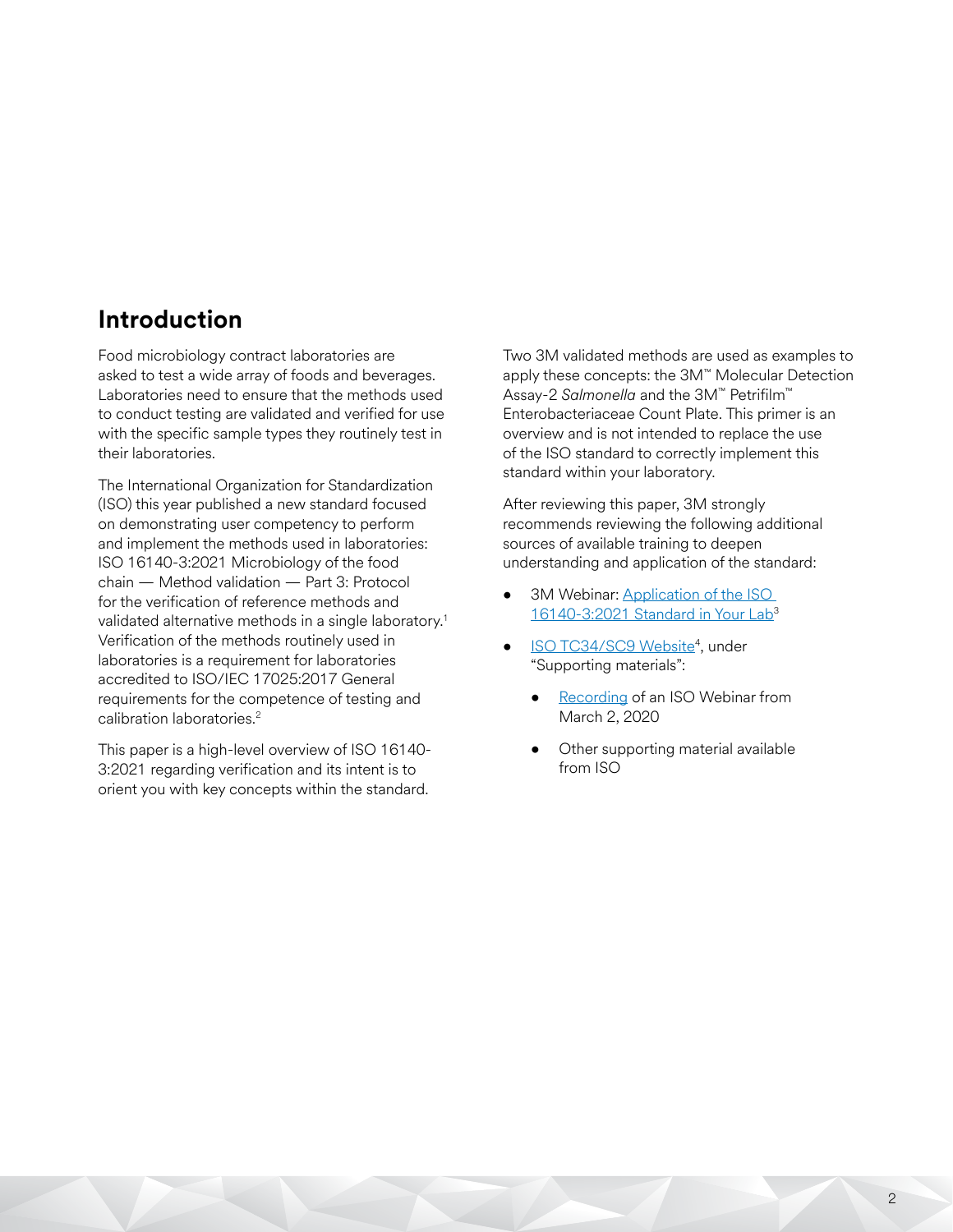# **General concepts within the standard**

# **Fully validated methods**

The ISO 16140-3:2021 standard on method verification can be applied to methods that have been "fully" validated, meaning a validation that included both a comparative study and an interlaboratory study compared to a reference method, as described below:

- **Comparative study** a method compared to a reference method, usually conducted within a single laboratory
- **Inter-laboratory study** a method compared to a reference method, conducted between many laboratories

# **Validation vs verification**

The terms *validation* and *verification* are often incorrectly used interchangeably, so it is important to understand their distinction and definitions. Method verification always follows validation. A method is first *validated* – demonstrating that the method performs equivalently to the reference method, based on key, defined method criteria; and then, before a laboratory puts the method into routine use, they need to *verify* that they can correctly use the method to achieve those key method criteria. In simple terms:

- **Validation** is proof that the *method* "works"
- **Verification** is proof that *the user* can perform that method correctly

# **Distinction Between Scopes**

*Scope* specifies the different categories, types, and items for which a method can be applied. There is a distinction between the scope of a method, the scope of the validation of that method, and the scope of the laboratory's application of that method.

The scope of the method are those products for which the method claims it can be applied. It is often assumed that the scope of the method for a reference method means it is applicable to use with all products. However, not all reference methods have been validated for use with all products.

The scope of validation refers to those products for which the method claims it has been validated for use, via a validation study.

The scope of laboratory application, would be those products that are within the scope of validation of the method, and routinely tested within that laboratory.

# **Food and non-food Categories**

A method may claim to be valid for use with all foods, as many reference methods do, but it is not possible to validate a method for ALL the types of foods found globally, in order to make such a claim. Because of this, both AOAC INTERNATIONAL and ISO have agreed to use the phrase "broad range of foods" versus the claim "all foods," for method validation studies. To support this terminology, each organization has together defined the general grouping of all foods into fifteen (food) categories (plus three 'other' non-food categories), as shown in Figure 1.

| <b>Categories</b>                         |                                                                 |                                                                    |                                                   |                                                       |                                                              |  |
|-------------------------------------------|-----------------------------------------------------------------|--------------------------------------------------------------------|---------------------------------------------------|-------------------------------------------------------|--------------------------------------------------------------|--|
| Raw milk and<br>dairy products            | Heat-processed<br>milk and dairy<br>products                    | Raw meat and<br>ready-to-cook<br>meat products<br>(except poultry) | Ready-to-eat,<br>ready-to-reheat<br>meat products | Raw poultry and<br>ready-to-cook<br>poultry products  | Ready-to-eat,<br>ready-to-reheat<br>meat poultry<br>products |  |
| Eggs and<br>egg products<br>(derivatives) | Raw and ready-<br>to-cook fish<br>and seafoods<br>(unprocessed) | Ready-to-eat,<br>ready-to-reheat<br>fishery products               | Fresh produce<br>and fruits                       | Processed fruits<br>and vegetables                    | Dried cereals.<br>fruits, nuts, seeds<br>and vegetables      |  |
| Infant formula and<br>infant cereals      | Chocolate, bakery<br>products and<br>confectionary              | Multi-component<br>foods or meal<br>components                     | Pet food and<br>animal feed                       | Environmental<br>samples (food or<br>feed production) | Primary<br>production<br>samples (PPS)                       |  |

#### **Figure 1.** Food and non-food categories for AOAC and ISO method validation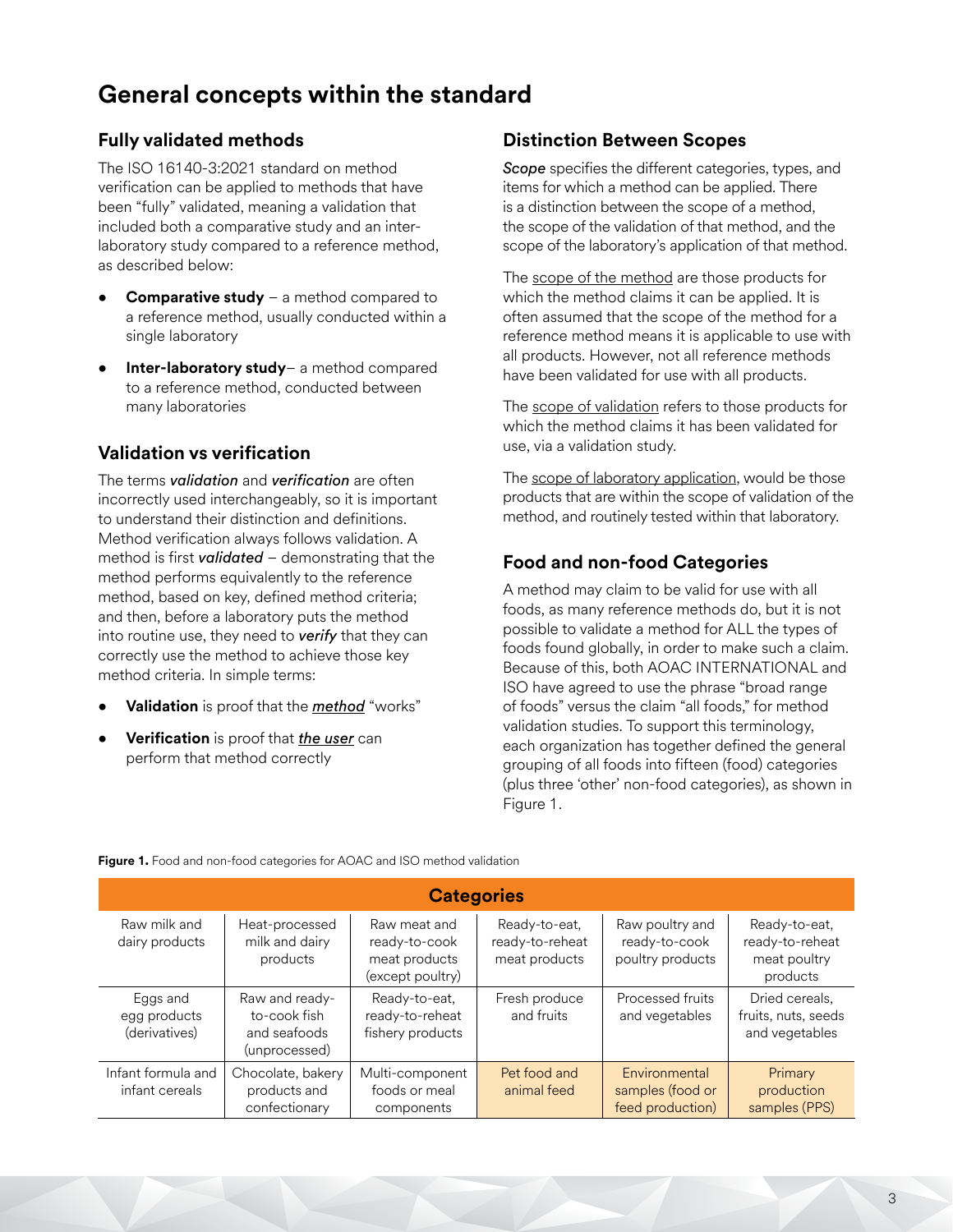- **Broad range of foods:** To make a claim that a method is validated for the scope that includes "a broad range of foods," a defined number of (food) items must be tested from at least five of these 15 (food) categories.
- **Limited range of foods:** To make a claim that a method is validated for less than five (food) categories (defined as a "limited range of foods"), only the selected (food) categories from the 15 (food) categories are included in the method validation.
- **Other (Non-foods):** To claim validation for one or all three of the non-food categories, additional items from each of these categories would also need to be validated.

## **Verification is conducted in two stages:**

- **1. Implementation verification** is conducted first to demonstrate the user laboratory can conduct the method correctly. This is conducted using one (food) item.
	- **For qualitative methods**, this one (food) item must be an item that was tested

during the validation study of the method and the same sample size must be used for this item as was used during the validation study

- **For quantitative methods**, this one (food) item can be any (food) item from within the scope of the validation of the method
- **2.** (**Food) item verification** demonstrates that the user laboratory can conduct the method with the types of (food) items that are routinely tested in the user's laboratory. The number of items needed to test will depend on the number of categories for which the laboratory routinely uses this method.

 Because not many (food) items are tested during verification, the standard prefers that the user chooses "challenging" foods that are *claimed* in the validation of the method but were not tested during the validation study. Challenging, meaning items that may have a low pH, a low water activity, a high number of particulate, etc. – anything that could perhaps be inhibitory (a challenge) to the performance of the method.

# **Conducting Method Verification -** *Examples*

#### **Verification of a QUALITATIVE Method: 3M™ Molecular Detection Assay-2**  *Salmonella*

## **Step 1: Define the scope of laboratory application**

As an example, a laboratory that would like to conduct verification of the 3M Molecular Detection Assay-2 *Salmonella* for use in their laboratory would begin by first looking at what (food) items are routinely tested their laboratory for *Salmonella* and determining how many (food) categories these

items fall into, based on the categories in Figure 1 above. This laboratory (shown in Figure 2 below) tests (food) items that fall within one main (food) category: "raw poultry and ready to cook poultry products" as well as testing sponges collected from the manufacturing environment, which fall into one of the 'other' (non-food) categories: "Environmental samples".

The laboratory will need to test items from both of these categories to complete verification of this method for use in their laboratory.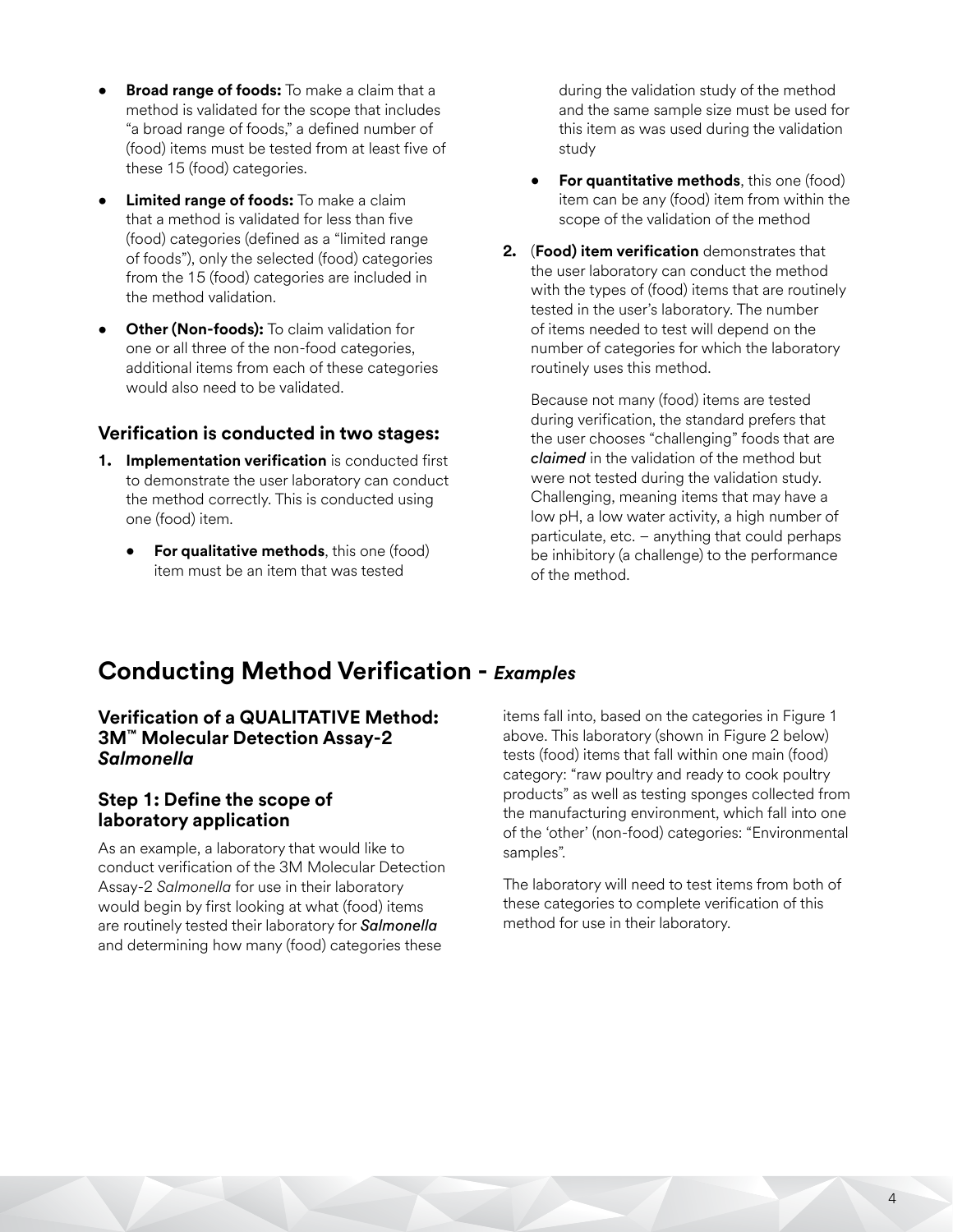**Figure 2.** The "User" Laboratory (food) items – Qualitative method. Items tested are highlighted in light orange.

| <b>The User Laboratory</b>                                    |                                              |                                                      |                                                              |  |  |
|---------------------------------------------------------------|----------------------------------------------|------------------------------------------------------|--------------------------------------------------------------|--|--|
| (Food) Category                                               | <b>Location 1</b><br><b>Raw</b>              | <b>Location 2</b><br><b>Frozen</b>                   | <b>Location 3</b><br><b>Ready-to-cook</b>                    |  |  |
|                                                               | <b>Ground chicken</b>                        | <b>Boneless skinless</b>                             | <b>Chicken wings</b>                                         |  |  |
|                                                               | <b>Breast</b>                                | Breast, Thighs, Tenders                              | Seasoned 1, Seasoned 2,<br>Seasoned 3                        |  |  |
|                                                               | <b>Ground turkey</b>                         | Thin sliced chicken breast                           | <b>Chicken tenders</b>                                       |  |  |
| Raw poultry &<br>ready-to-cook                                | 85% lean, 93% lean                           | Seasoned 1, Seasoned 2,<br>Seasoned 3                | Breaded, Seasoned 1,<br>Seasoned 2, Seasoned 3               |  |  |
| poultry products                                              | <b>Boneless skinless</b>                     | <b>Seasoned breast pieces</b>                        | <b>Nuggets</b>                                               |  |  |
|                                                               | Chicken breast, Tenderloins,<br>Thighs, Legs | Fajita, Spice garlic herb,<br>Barbeque, Lemon pepper | Breaded, Seasoned 1,<br>Seasoned 2, Seasoned 3               |  |  |
|                                                               | Bone/skin                                    |                                                      | <b>Chicken strips</b>                                        |  |  |
|                                                               | Chicken breast, Thighs,<br>Drums, Wings, Leg |                                                      | Breaded, Seasoned 1,<br>Seasoned 2, Seasoned 3               |  |  |
| <b>Environmental samples</b><br>(food and feed<br>production) |                                              |                                                      | <b>Sponges from equipment</b><br><b>(EM)</b> w/Letheen broth |  |  |

#### **Step 2: Review method validation data, and choose (food) items for the verification study**

The laboratory will next need to confirm that the food and non-food items they routinely test have been fully validated via either AOAC® *[Official](https://members.aoac.org/AOAC_Docs/RI/19PTM/19C_091501_3MMDASAL.v4.pdf)*  **Method of Analysis**<sup>SM5</sup> and/or a Certification body [\(NF Validation by AFNOR Certification](https://nf-validation.afnor.org/en/food-industry/) or [MicroVal](https://microval.org/)) that follows the protocol defined in ISO 16140-2:2016 Microbiology of the food chain - Method validation - Part 2: Protocol for the validation of alternative (proprietary) methods against a reference method.<sup>6</sup> The laboratory must then determine which items were included in the validation study(s).

#### *AOAC validation data*

 AOAC validation data for 3M Molecular Detection Assay-2 *Salmonella* is accessed in two parts. The comparative study data can be found in the AOAC® *[Performance Tested](https://members.aoac.org/AOAC/PTM_Validated_Methods.aspx)  Method<sup>SM</sup>* Certificate 091501 for the method, available on the AOAC website. This certificate contains the list of (food) items tested in the comparative study, in addition to a summary of the data. The AOAC® *[Official Method](https://multimedia.3m.com/mws/media/1759936O/aoac-oma-2016-01-salmonella-spp-in-foods-and-surfaces.pdf)*  of Analysis<sup>SM</sup> 2016.01 is granted after an interlaboratory study of the method, and can be found on the 3M Food Safety website.

#### *ISO 16140-2:2016 validation data*

 3M Molecular Detection Assay-2 *Salmonella* validation per the ISO 16140-2:2016 protocol was conducted via NF VALIDATION by AFNOR Certification. The [AFNOR certificate](https://nf-validation.afnor.org/en/wp-content/uploads/sites/2/2014/03/3M-01-11-11-12_en.pdf)  [3M 01/16-11/16](https://nf-validation.afnor.org/en/wp-content/uploads/sites/2/2014/03/3M-01-11-11-12_en.pdf) and summarized [validation](https://nf-validation.afnor.org/en/wp-content/uploads/sites/2/2014/03/Synt-3M-01-11-11-12_en.pdf)  [study report](https://nf-validation.afnor.org/en/wp-content/uploads/sites/2/2014/03/Synt-3M-01-11-11-12_en.pdf) can be found on the AFNOR Certification website.

## **(Food) item for implementation verification** –

the laboratory will need to select one (food) item tested during the validation study that also belongs within the scope of laboratory application of the user laboratory. For verification of this method, the laboratory chose raw ground chicken breast.

#### **(Food) items for (food) item verification** – only one (food) category is tested within the laboratory application, so the laboratory is only required to choose one (food) item for the (food) item verification study, as well as testing environmental sponges with Letheen broth to verify the "other" non-food category under their laboratory application. However, because there are different types of (food) items within the one (food) category of "Raw poultry and ready-to-cook poultry products" which may provide challenges to recovery of low number of *Salmonella*, the laboratory may choose to include the testing of additional (food) items in their (food) item verification study, such as those (food) items highlighted in Figure 2 above.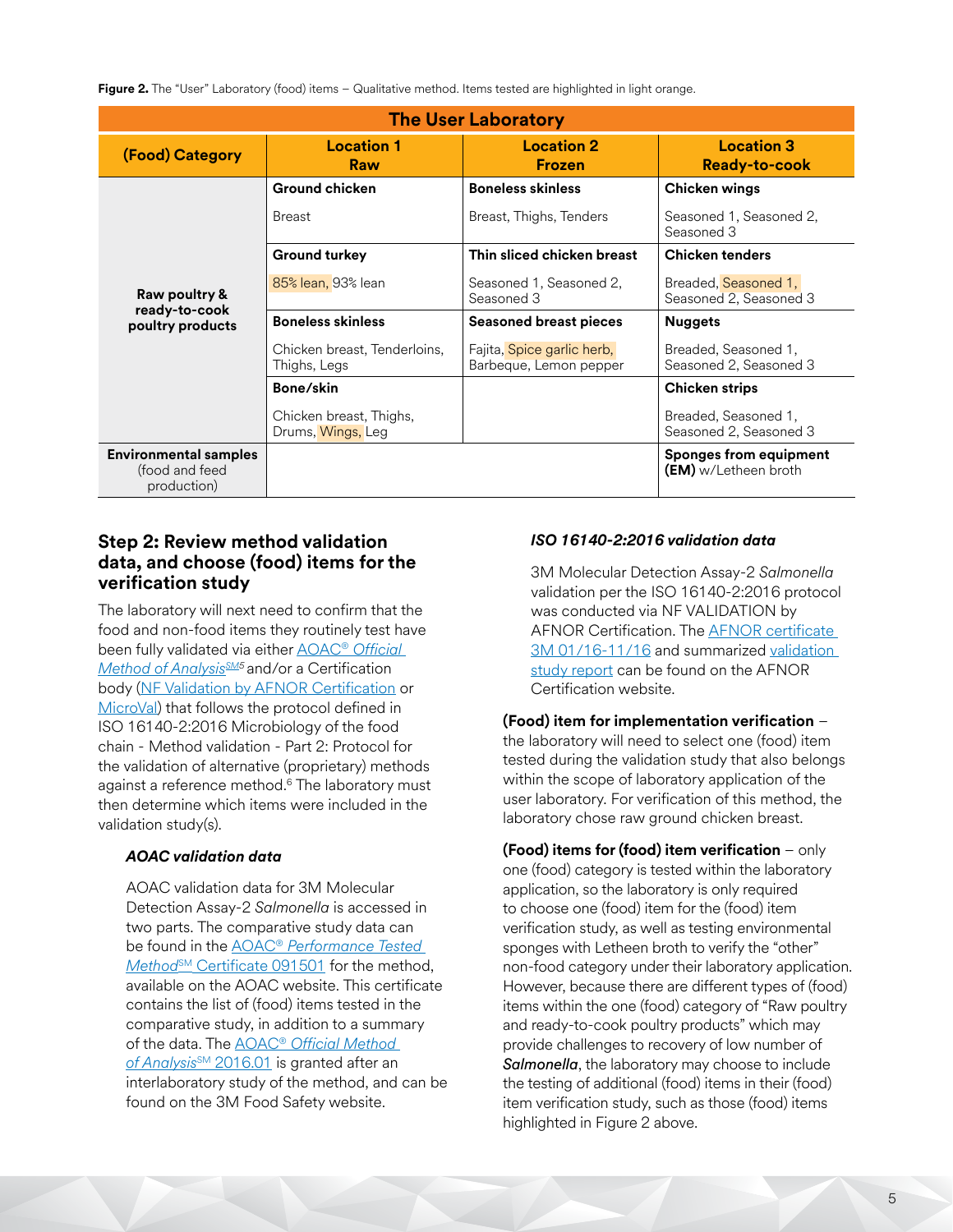## **Step 3: Implementation verification**  using eLOD<sub>50</sub> (Example: Protocol 1)

For qualitative methods, the *estimated* LOD<sub>50</sub> is determined for *both* implementation and (food) item verification. Estimated  $\text{LOD}_{50}$  (eLOD<sub>50</sub>) is a definition unique to ISO 16140-3:2021. The term LOD, level of detection, is used for qualitative methods in microbiology based on *replicate*  analyses at three different inoculation levels of the target analyte in a matrix. The study performed for verification is called eLOD $_{50}$  because although the study evaluates replicates at different inoculation levels, the study will not test enough samples to meet the requirements for determination of an actual  $\mathsf{LOD}_{50}$ , as is used for method validation.

The standard provides three protocols from which to choose to determine the  $e$ LOD $_{50}$  For each protocol, test portions are prepared and inoculated. Protocols one and two require the use of a culture grown in the laboratory for inoculation of test portions at three levels: high, intermediate and low levels. Protocol three allows for the use of a standardized reference material – inoculating with a known concentration of the target microorganism – and requires inoculation of replicates at only a low level of inoculation.

As an example, if the laboratory chooses to follow protocol one, it would first review the validation study to see what the  $\text{LOD}_{50}$  was for raw ground chicken breast and determine then how to begin inoculation of their (food) items. A culture of *Salmonella* is grown overnight, serially diluted and plated to determine the concentration of the inoculum before preparing to dilute to the required concentrations of inoculation for each level (per the standard).

The standard states to aim for inoculation of 9x the  $\mathsf{LOD}_{50}$  from the validation study for the high inoculation level,  $3x$  LOD<sub>50</sub> for the intermediate inoculation level and 1x the  $\text{LOD}_{50}$  for the low inoculation level. If an  $\text{LOD}_{50}$  was not provided in the validation study, the standard then says to assume an  $\text{LOD}_{50}$  of 1 for your low inoculation level, to help determine the three inoculation levels.

After inoculation, the test portions should be analyzed per the instructions for the method to be verified, in this case, the 3M Molecular Detection Assay-2 *Salmonella*. The laboratory should then record the number of positive results at each inoculation level and use the most probable number (MPN) tables provided within the standard to determine the multiplier that should be used for the low inoculation level to determine the  $eLOD<sub>50</sub>$  and assess whether it meets the Acceptability Limits as defined in the standard.

Because there was no  $\mathsf{LOD}_{50}$  listed in the 3M Molecular Detection Assay-2 *Salmonella* validation report, the laboratory assumed an  $\text{LOD}_{50}$  of 1, per the standard. To now determine if the test portions met the Acceptability Limit for verification of qualitative methods, the laboratory must look within the table in the standard (Table 16: Acceptability limits for the verification of validated methods) which states that the eLOD<sub>50</sub> should be  $\leq 4x$  LOD<sub>50</sub>.

ISO has provided an Excel®-based program (workbook) available on the ISO TC34/SC9 website to make calculations and determinations as so whether one's results meet Acceptability Limits.

# **Step 4: (Food) item verification using eLOD<sub>50</sub>** (Example: Protocol 1)

Because estimated LOD<sub>50</sub> is used for *both* implementation and (food) item verification, this same protocol is repeated for each of the (food) items needed to complete (food) item verification. For this laboratory that would be one (food) item and one 'other' non-food item to complete verification of each category this laboratory claims to test within its Scope of Application.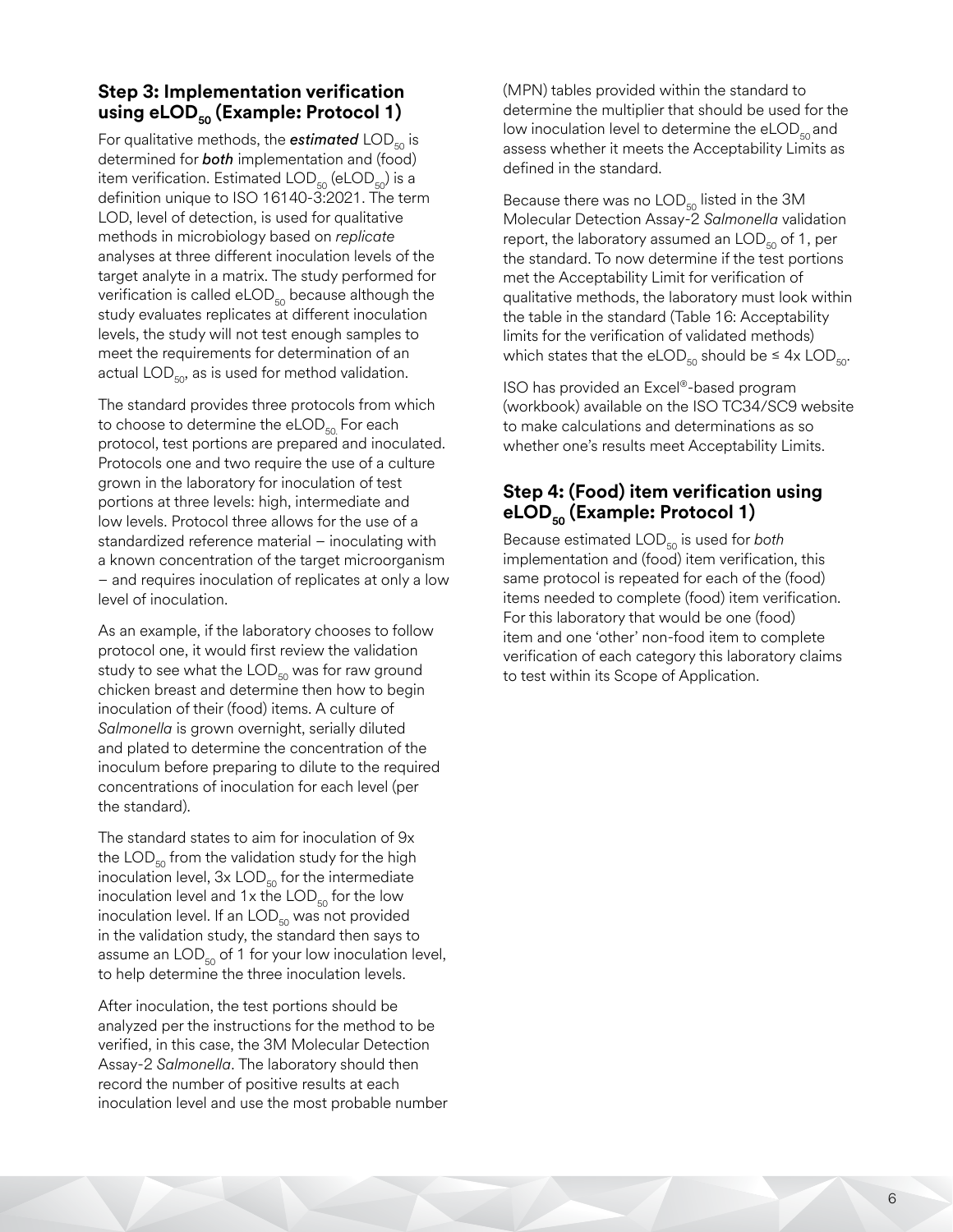#### **Verification of a Quantitative Method: 3M™ Petrifilm™ Enterobacteriaceae Count Plate**

# **Step 1: Define the scope of laboratory application**

For this example, a manufacturing plant that makes ice cream products, infant formula, frozen pizzas, refrigerated ready-to-cook pasta and collects environmental samples as part of their environmental monitoring program will be used. Sorting these items into the 15 food + three "other" categories using Figure 1 above helps determine that this laboratory tests (food) items from three different (food) categories: "Heat processed milk & dairy product," "Infant formula and infant cereals," "Multi component foods or meal components," and one non-food category, "Environmental samples."

The laboratory at this manufacturing plant will need to test items from all four categories to complete verification of this method for use.

# **Step 2: Review method validation data, and choose (food) items for the verification study**

The laboratory will first need to confirm that the food and non-food items they routinely test have been fully validated via either AOAC® *[Official Method of](http://www.eoma.aoac.org/validation_program.asp)*  [Analysis](http://www.eoma.aoac.org/validation_program.asp)<sup>SM</sup> and/or a certification body (NF Validation [by AFNOR Certification](https://nf-validation.afnor.org/en/food-industry/) or [MicroVal](https://microval.org/)) that follows the protocol defined in ISO 16140-2:2016.

#### *AOAC validation data*

The AOAC® *[Official Method of AnalysisSM](https://multimedia.3m.com/mws/media/1759929O/aoac-oma-2003-01-enumeration-of-enterobaceriaceae-in-foods.pdf) [2003.01](https://multimedia.3m.com/mws/media/1759929O/aoac-oma-2003-01-enumeration-of-enterobaceriaceae-in-foods.pdf)* for 3M Petrifilm Enterobacteriaceae Count Plate can be found on the AOAC website. (This method has no Performance Tested Method (PTM) data because the method was fully validated prior to creation of the AOAC PTM program).

#### *ISO 16140-2:2016 validation data*

 3M Petrifilm Enterobacteriaceae Count Plate validation per the ISO 16140-2:2016 protocol was validated via NF VALIDATION by AFNOR Certification. The [AFNOR Certificate 3M](https://nf-validation.afnor.org/wp-content/uploads/sites/2/2014/03/3M-01-06-09-97_en.pdf)  [01/06-09/97](https://nf-validation.afnor.org/wp-content/uploads/sites/2/2014/03/3M-01-06-09-97_en.pdf) and summarized [validation](https://nf-validation.afnor.org/en/wp-content/uploads/sites/2/2014/03/Synt-3M-01-11-11-12_en.pdf)  [study report](https://nf-validation.afnor.org/en/wp-content/uploads/sites/2/2014/03/Synt-3M-01-11-11-12_en.pdf) can be found on the AFNOR Certification website.

**Food item for implementation verification** – the laboratory will select one (food) item within the scope of the method validation which also belongs to the scope of the laboratory application. For verification of this method, the laboratory will choose vanilla ice cream because it is easily homogenized for dividing into test portions.

**Food items for (food) item verification** – the laboratory will select one challenging (food) item from each of the three identified (food) categories, in addition to the one non-food item category in order to complete verification of this method. For this example, the laboratory will choose vanilla ice cream with chocolate pieces and almonds, dehydrated milk powder, and ready-to-cook spinach and cheese tortellini, to verify each of the three (food) categories claimed to be validated for the method, and swabs with Letheen broth for verification of the one non-food category.

(Food) items chosen for both implementation and (food) verification are highlighted in Figure 3 below.

| <b>The User Laboratory</b>                                |                                               |                                        |                                                   |                               |  |  |  |
|-----------------------------------------------------------|-----------------------------------------------|----------------------------------------|---------------------------------------------------|-------------------------------|--|--|--|
| <b>(Food) Categories</b>                                  |                                               |                                        |                                                   |                               |  |  |  |
| <b>Heat Processed</b><br><b>Dairy</b>                     | <b>Infant Formula</b>                         | <b>Multi-Component/Composite Foods</b> | Environmental<br><b>Samples</b>                   |                               |  |  |  |
| Vanilla ice cream                                         | Infant cereal with<br>wheat, oat, sugar, rice | Frozen cheese pizza                    | Ready-to-cook pasta                               | Sponges with<br>Letheen broth |  |  |  |
| Vanilla ice cream with<br>chocolate swirls                | Dehydrated milk<br>powder                     | Frozen supreme pizza                   | Ready-to-cook<br>spinach and<br>cheese tortellini | Swabs with<br>Letheen broth   |  |  |  |
| Vanilla ice cream with<br>chocolate pieces<br>and almonds | Whey-based dairy<br>infant formula            | Frozen sausage and<br>anchovy pizza    | Ready-to-cook<br>cheese tortellini                |                               |  |  |  |

Figure 3. The "User" Laboratory (food) items - Quantitative method. Items tested are highlighted in the light orange boxes.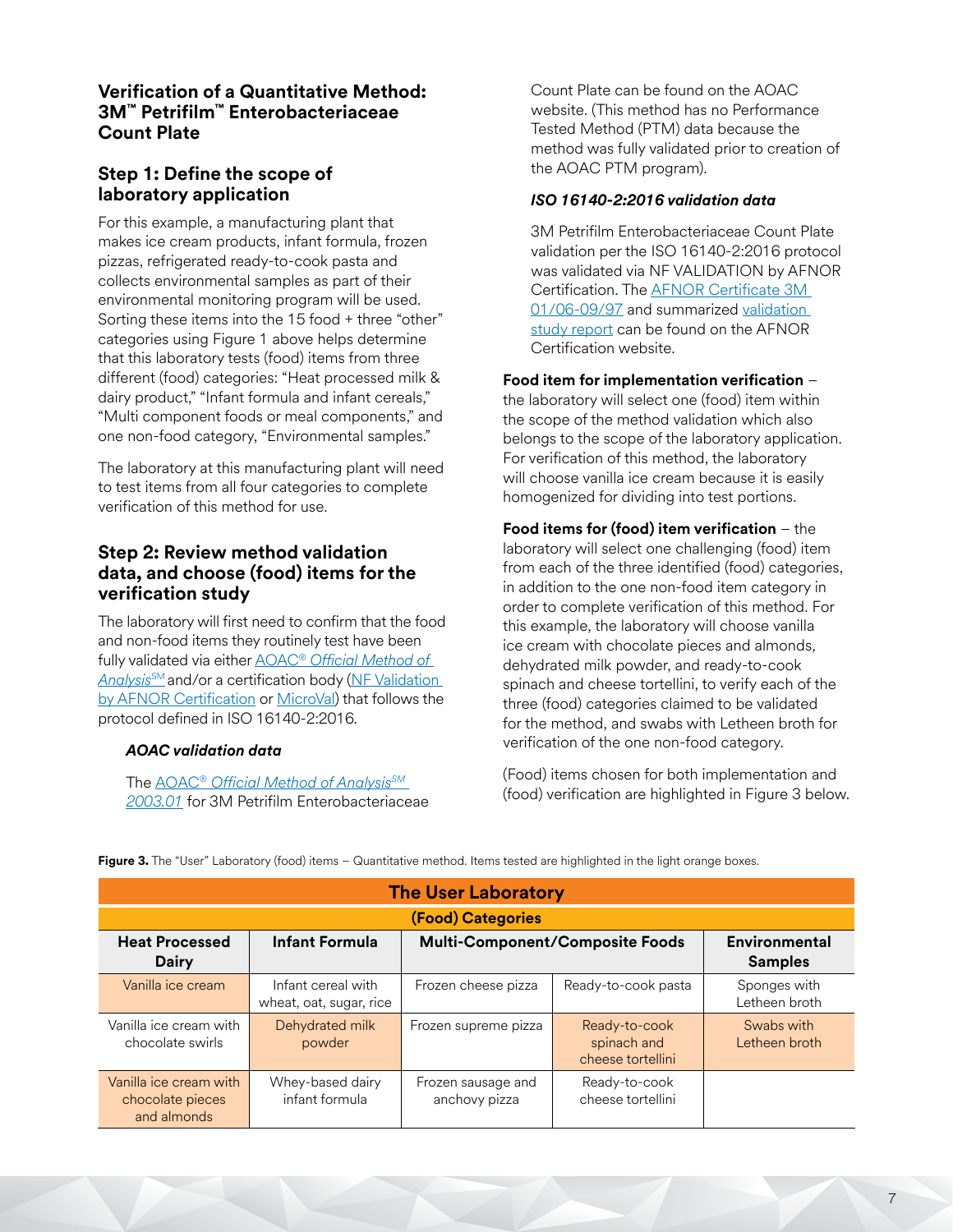#### **Step 3: Implementation verification - Inter-laboratory Reproducibility Standard Deviation (S<sub>IR</sub>)**

Implementation verification for quantitative methods is achieved by determining the intralaboratory reproducibility standard deviation, expressed as  $S_{\text{IP}}$  (Intra - meaning within one lab, versus Inter – meaning between several labs, as is conducted during method validation).

For this study, the laboratory will choose one (food) item within the scope of the method validation which also belongs to the scope of the laboratory application. The laboratory will first need to collect a minimum of ten different kinds of samples of vanilla ice cream in order to provide a variety of vanilla ice creams such as you would expect would come into the laboratory routinely. The samples can be ice creams from different batches or lots, manufacturers, production days, etc. More than ten samples can be collected to ensure enough samples/variety.

A culture of *Enterobacteriaceae* is grown overnight and then serial dilutions are made and plated to determine inoculation levels. Each of the samples of vanilla ice cream is thoroughly homogenized and then divided into two test portions: A and B. Each test portion set is then inoculated with a range of contamination as would typically be found in

the samples routinely analyzed in the laboratory (between 30 cfu/g  $-$  30,000 cfu/g). Because this study is being conducted in one laboratory, the laboratory needs to make the analysis of the test portions A and B as different in as many ways as possible: using different technicians, incubators, batches of culture media (different preparations from the same batch of media powder), etc.

Each of the sample test portions is then analysed using the 3M Petrifilm Enterobacteriaceae Count Plate method. Results are recorded and used to calculate the intra-laboratory reproducibility standard deviation  $S_{IR}$  using the formula provided in the standard or using the Excel**®**-based program (workbook) available on the ISO TC34/SC9 website.

Within the validation study report for the 3M Petrifilm Enterobacteriaceae Count Plate method, the laboratory will locate the lowest Inter-laboratory reproducibility standard deviation  $(S_p)$  mean value of the (food) items used in the validation study and compare this to the calculated  $S_{IR}$  obtained. In Figure 4 below, the lowest  $S_R$  mean value in the validation study for this method was found to be  $0.125(0.126 + 0.122 + 0.126 = 0.125)$ .

The S<sub>IR</sub> must be ≤ 2 x the lowest S<sub>R</sub> to meet the implementation verification Acceptability Limits.

| <b>Alternative Method</b>               |       |               |             |  |  |  |
|-----------------------------------------|-------|---------------|-------------|--|--|--|
| <b>Levels</b>                           | Low   | <b>Medium</b> | <b>High</b> |  |  |  |
| Target value                            | 2,274 | 3,238         | 4,191       |  |  |  |
| Number of participants (K)              | 14    | 14            | 14          |  |  |  |
| Average for alternative method          | 2,224 | 3,244         | 4,223       |  |  |  |
| Repeatability standard deviation (sr)   | 0,122 | 0,110         | 0,104       |  |  |  |
| Between-labs standard deviation (sL)    | 0,031 | 0,052         | 0,071       |  |  |  |
| Reproducibility standard deviation (sR) | 0,126 | 0,122         | 0,126       |  |  |  |

**Figure 4.** Alternative method 3M Petrifilm Enterobacteriaceae Count Plate AFNOR report accuracy profile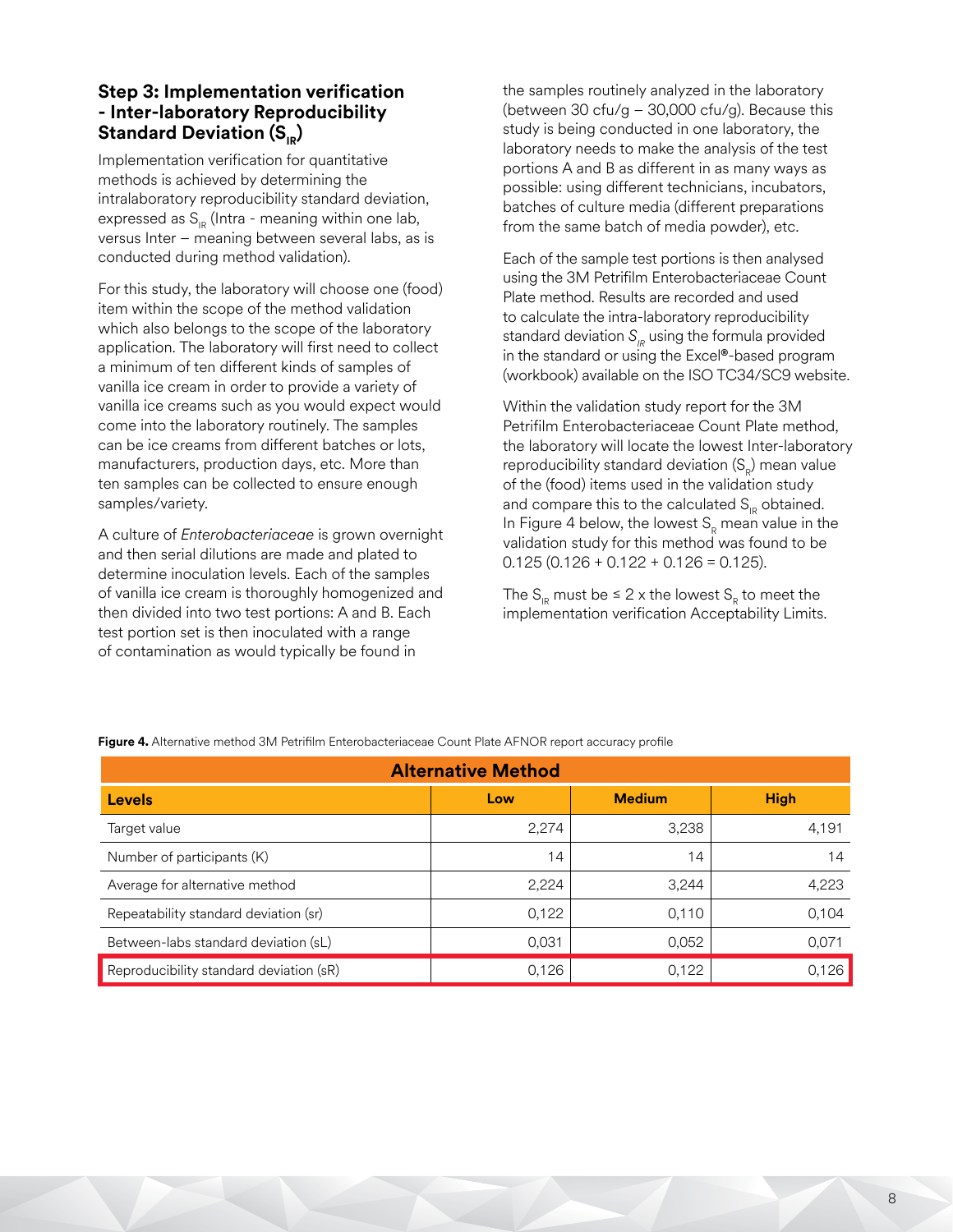# **Step 4: (Food) item verification using eBias**

(Food) item verification for quantitative methods is achieved by determining the estimated Bias (eBias), which is another definition unique to ISO 16140- 3:2021. An accurate determination of the bias (as done in validation studies) is not possible because the number of samples that will be tested in the verification study is small. Therefore, the term *eBias* is used for the verification study.

To conduct (food) item verification, the laboratory will use the three challenging (food) items and one non-food item (swabs with Letheen broth) chosen from review of the categories in the scope of the laboratory application.

Each (food) item will be artificially contaminated at three inoculation levels that cover the range of use of the method as it is routinely used by the laboratory (for example: 30-300, 300-3,000 and 3,000-30,000 cfu/g). Each of these three levels will be performed in *duplicate*.

A culture of *Enterobacteriaceae* is grown overnight, and then serial dilutions are made and plated, to determine the correct inoculation levels. When diluting the inoculation suspension to prepare for inoculation in the (food) item duplicates, consider additional dilutions that will be needed to achieve counts within the countable range of the method for each of the three levels. As illustrated in Figure 5 below, the inoculum requires further dilution to

achieve the correct dilution/counting levels for the high, intermediate and low levels; the inoculum, when mixed with the volume of the (food) item, requires less dilution.

To calculate the eBias, enumeration is conducted and recorded for:

- The **inoculum** at all three levels
- The **(food) item** *with* inoculum at all three levels
- The **(food) item** *without* inoculum in duplicate (as a negative control) to determine the background microbiota level (if any) in the (food) item.

For each of the three levels, the counts of the (food) item duplicates are averaged and a  $log_{10}$ transformation is done to determine  $log_{10}$  cfu/g for each level. These results are then expressed in log<sub>10</sub> cfu/*test portion* for each level and compared to the log transformation on the count of that *same* inoculum level determined for each level *without* the (food) item. The eBias is the absolute difference in results between the inoculated (food) item and the inoculum.

To meet the Acceptability Limits for eBias per the standard, the absolute difference for each level must be  $\leq 0.5 \log_{10}/\text{ml}$ . Again, the Excel®-based program (workbook) is available on the ISO TC34/ SC9 website for you to insert your data and help complete all calculations to determine if you meet the Acceptability Limits.